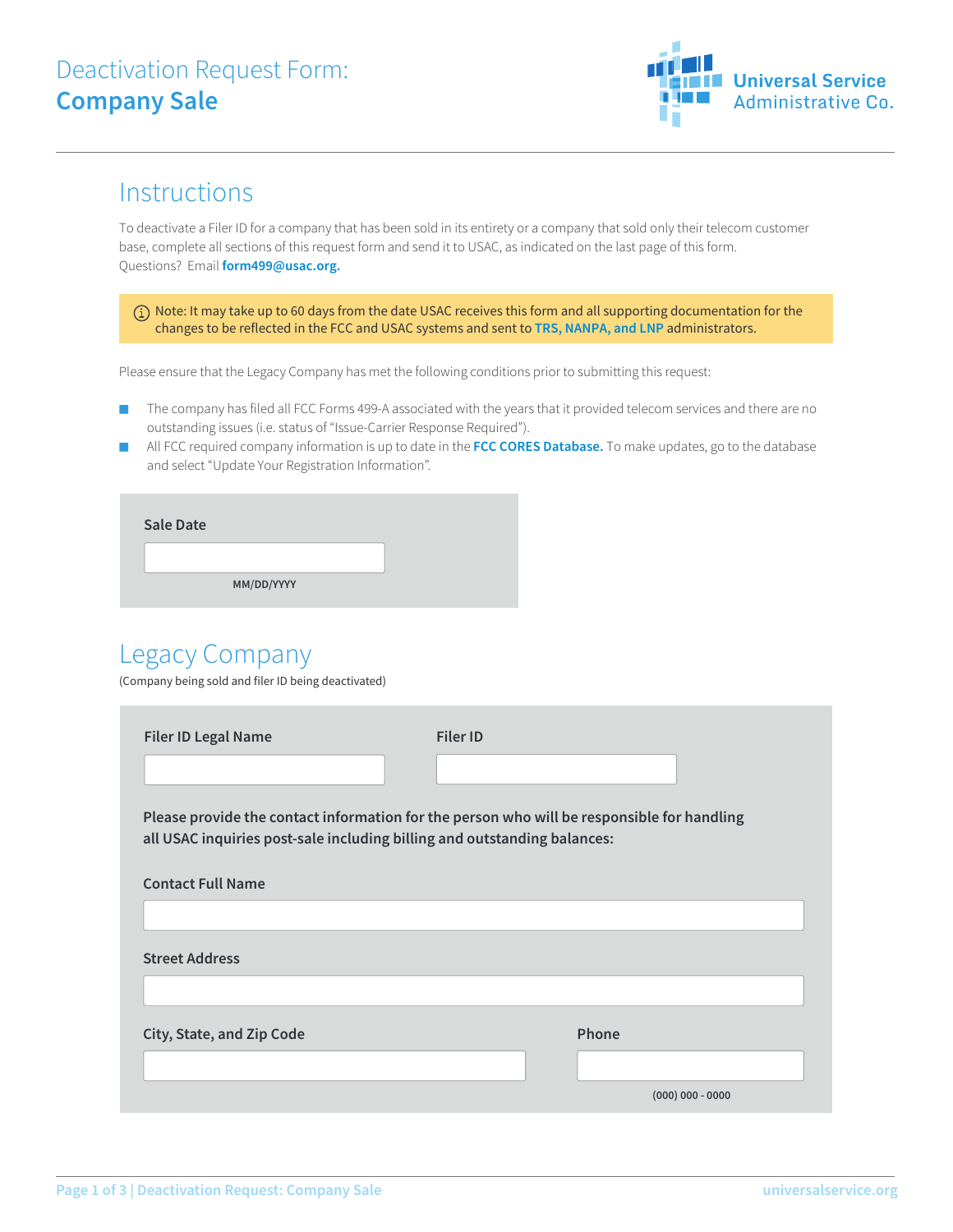# Acquiring Company

(Company that will be reporting all revenue going forward)

| <b>Filer ID Legal Name</b>     | <b>Filer ID</b>    |
|--------------------------------|--------------------|
|                                |                    |
| <b>Billing Street Address:</b> |                    |
|                                |                    |
| City, State, and Zip Code      |                    |
|                                |                    |
| <b>Company Officer Name</b>    | <b>Title</b>       |
| <b>Company Officer Email</b>   | Phone              |
|                                |                    |
|                                | $(000)$ 000 - 0000 |

# Revenue Reporting

#### FCC Form 499-Q Filing Information | FCC Form 499-A Filing Information

Please indicate which FCC Form 499-Q will be the first filing where the Acquiring Company will include revenues from the Legacy Company:



Which annual FCC Form 499-A will be the first filed for the combined companies?

**Please note the annual FCC Form 499-A, not reporting calendar year (e.g., "2018" would refer to the 2018 FCC Form 499-A filing, which reconciles calendar year 2017 funds).**

**FILL IN THE YEAR - YYYY**